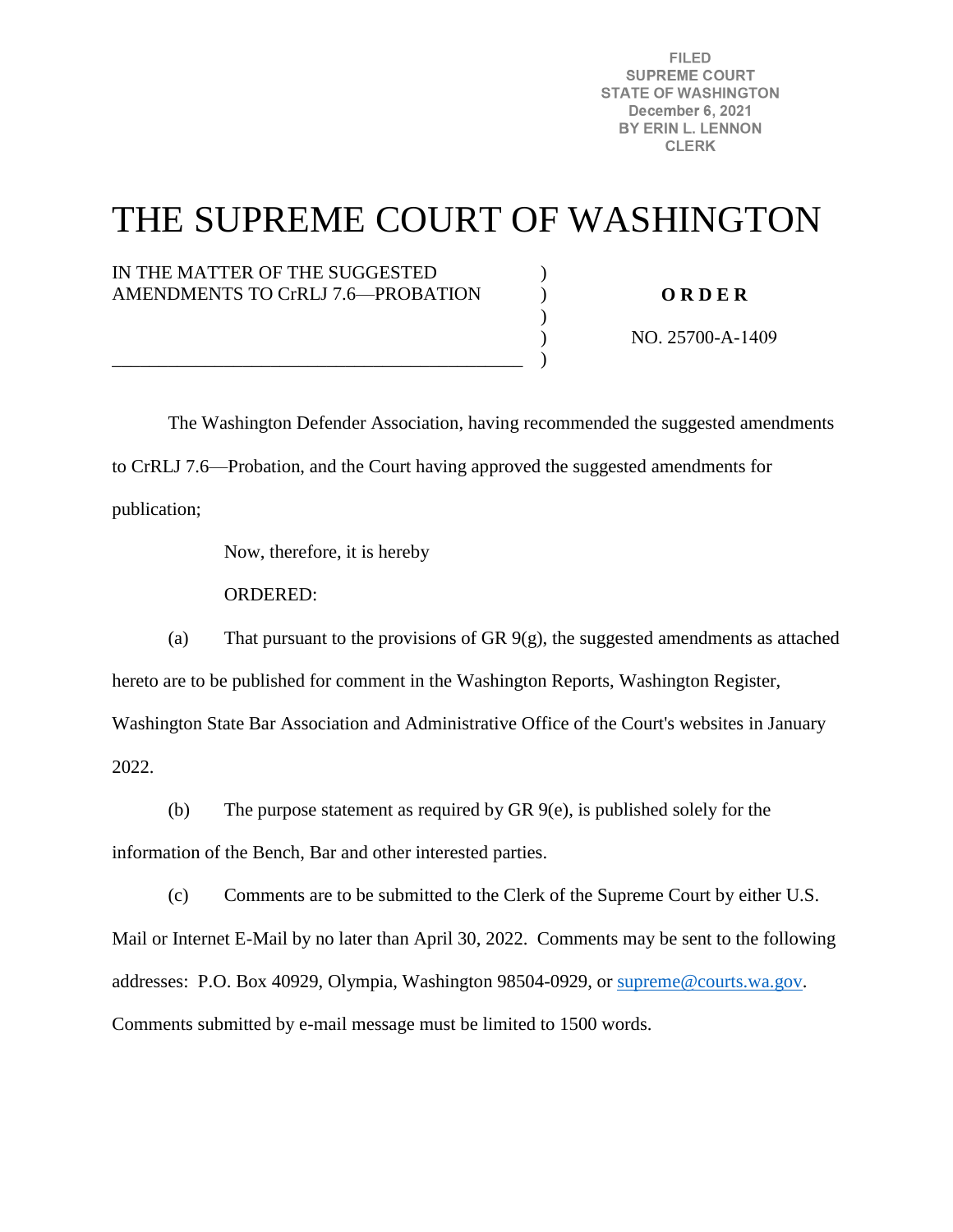## Page 2 ORDER IN THE MATTER OF THE SUGGESTED AMENDMENTS TO CrRLJ 7.6—PROBATION

DATED at Olympia, Washington this 6th day of December, 2021.

For the Court

Conzález C.J.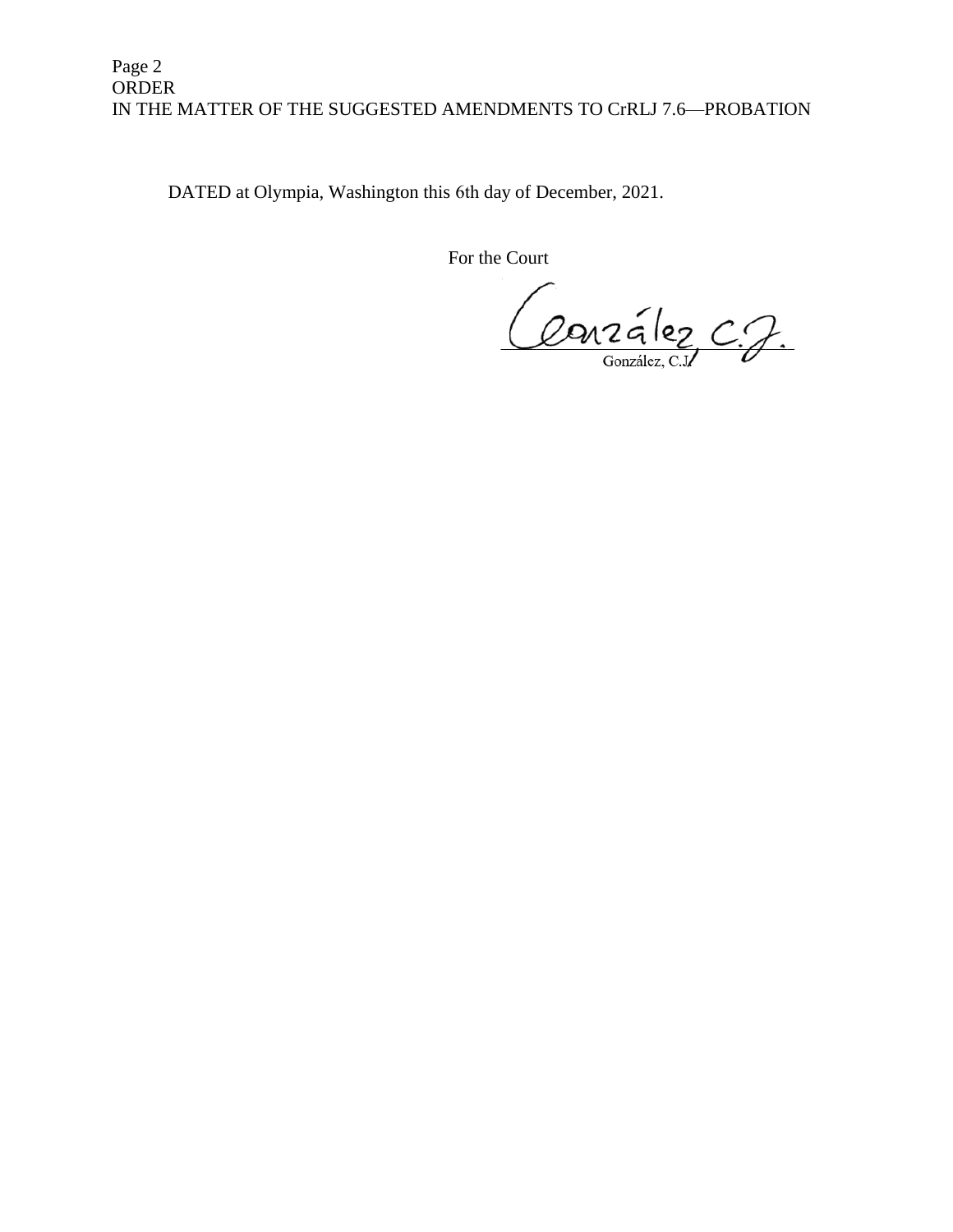| $\mathbf{1}$        | <b>GR 9 Cover Sheet</b>                                                                                                                                                                                                                                                                      |
|---------------------|----------------------------------------------------------------------------------------------------------------------------------------------------------------------------------------------------------------------------------------------------------------------------------------------|
| $\overline{2}$      |                                                                                                                                                                                                                                                                                              |
| 3                   | <b>Suggested Changes to CrRLJ 7.6</b>                                                                                                                                                                                                                                                        |
| 4                   |                                                                                                                                                                                                                                                                                              |
| 5                   | (A) Name of Proponent: Washington Defender Association                                                                                                                                                                                                                                       |
| 6<br>$\overline{7}$ | (B) Spokesperson: Magda Baker, Misdemeanor Resource Attorney, Washington Defender<br>Association; Email: magda@defensenet.org; Phone: (206) 226-9512                                                                                                                                         |
| 8<br>9<br>10        | (C) Purpose: In 2020, there were 54,538 criminal charges that ended in convictions in<br>Washington courts of limited jurisdiction. <sup>1</sup> The sentences of many of those convicted<br>included probation. <sup>2</sup> Courts of limited jurisdiction have long had great leeway when |
| 11                  | imposing conditions of probation. See Spokane v. Farmer, 5 Wn.App. 25, 29, 486 P.2d                                                                                                                                                                                                          |
| 12                  | 296 (1971) (court could set "such conditions [of probation] as bear a reasonable relation                                                                                                                                                                                                    |
| 13                  | to the defendant's duty to make reparation, or as tend to prevent the future commission of                                                                                                                                                                                                   |
| 14                  | crimes"). Given the number of people on probation, the wide discretion courts have when                                                                                                                                                                                                      |
| 15                  | supervising them and the grave impact of incarceration, CrRLJ 7.6 should provide more                                                                                                                                                                                                        |
| 16                  | guidance about imposing and revoking probation. The Washington Defender Association                                                                                                                                                                                                          |
| 17                  | proposes changes to CrRLJ 7.6 that would protect probationers before and during                                                                                                                                                                                                              |
| 18                  | revocation hearings and a change that would give courts discretion to transfer the                                                                                                                                                                                                           |
| 19                  | jurisdiction of probation under certain circumstances.                                                                                                                                                                                                                                       |
| 20                  | We suggest a change to subsection (b) that would secure the right of probationers to be                                                                                                                                                                                                      |
| 21                  | physically present at probation hearings and also give courts discretion to allow remote                                                                                                                                                                                                     |
| 22                  | appearances and appearances through counsel. Courts often conduct proceedings during                                                                                                                                                                                                         |
| 23                  | which they merely continue cases to gather evidence or wait for the outcome of another                                                                                                                                                                                                       |
| 24                  | case. The proposed change would make clear that courts may excuse probationers from                                                                                                                                                                                                          |
| 25                  | such hearings.                                                                                                                                                                                                                                                                               |
| 26                  | The changes in proposed subsections (d) would allow more probationers to be released                                                                                                                                                                                                         |
| 27                  | from jail before their revocation hearings. Current subsection (b) says courts "may" use                                                                                                                                                                                                     |
| 28                  | the pretrial release factors in CrRLJ 3.2 to release probationers or set bail pending their                                                                                                                                                                                                  |
| 29                  | revocation hearings. That wording allows some courts to hold probationers in jail until                                                                                                                                                                                                      |

<https://www.courts.wa.gov/caseload/?fa=caseload.showReport&level=d&freq=a&tab=Statewide&fileID=cityr>

 Caseloads of the courts of Washington, Courts of limited Jurisdiction, Misdemeanor Activity – 2020 Annual report.

 *See* RCW 3.66.068 (allowing district courts to impose up to two or five years of probation depending on the crime); RCW 35.20.255 (allowing municipal courts for cities with a population over four hundred thousand to impose up to two or five years of probation depending on the crime); RCW 3.50.330 (allowing all other municipal courts to impose up to two or five years of probation depending on the crime).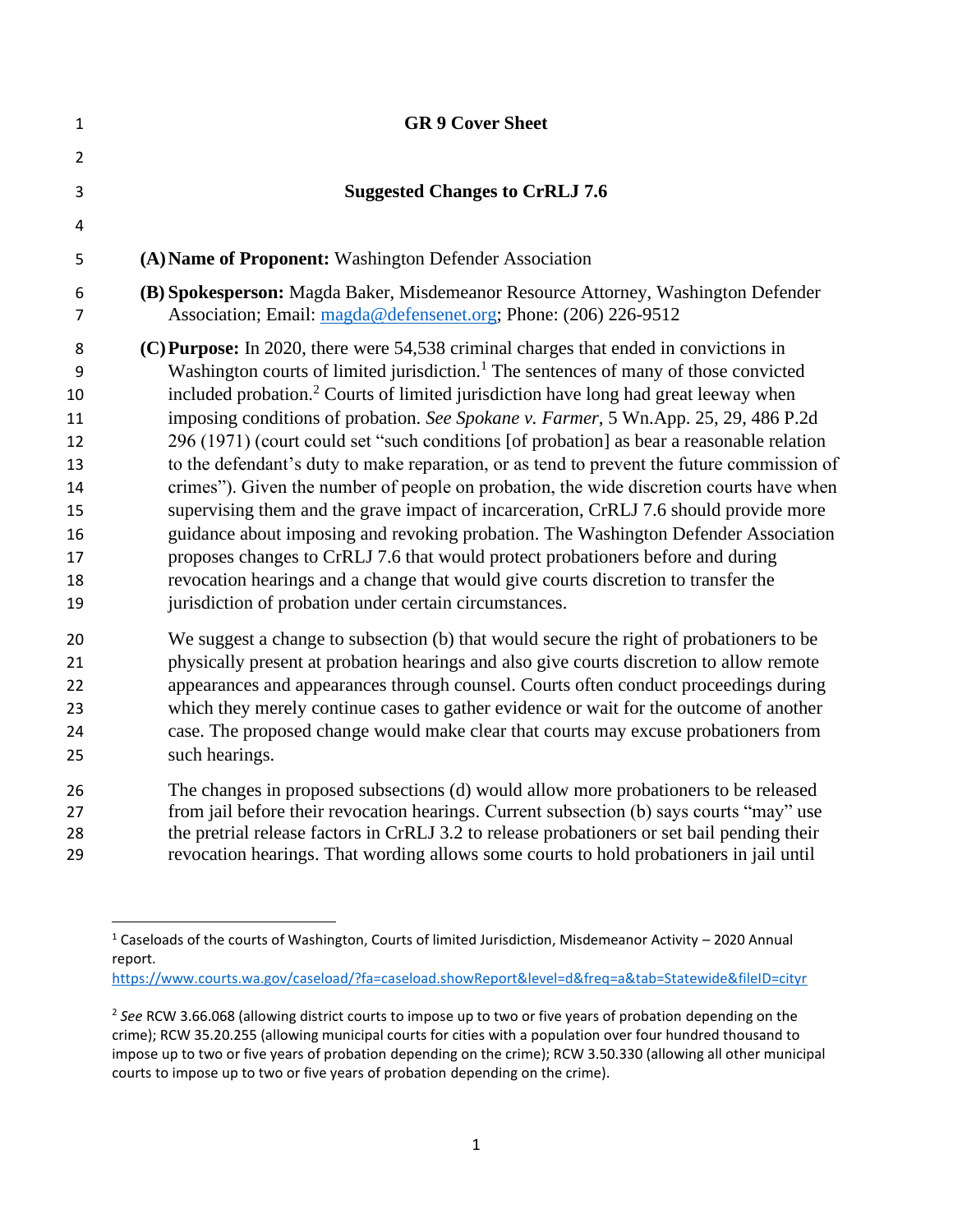their hearings without setting bail. Proposed subsection (d) would *require* courts to consider release and bail, limiting disruption to the lives of many probationers.

 Proposed subsection (e) would further limit disruptions to the lives of probationers by requiring courts to hold probation hearings for those in jail on alleged violations within two weeks of their arrests. Courts often revoke small amounts of suspended or deferred time when punishing probation violations, and this proposed change would help ensure that people who cannot post bail do not serve more time in jail than is appropriate for 8 their violations. This proposed amendment would limit RCW 9.95.230,<sup>3</sup> which now allows courts to revoke or modify probation "at any time prior to the entry of an order terminating it." *See State v. Alberts*, 51 Wn.App. 450, 754 P.2d 128 (1988) (interpreting RCW 9.95.230 as allowing a court to hold a probation revocation hearing even after the 12 time for probation had expired).

- Proposed subsection (f) lists rights of probationers in revocation hearings, including the right to counsel set out in current CrRLJ 7.6(b) and constitutional due process rights. It would not expand existing rights, simply codify them. *See Gagnon v. Scarpelli,* 411 U.S. 778, 93 S.Ct. 1756, 36 L.Ed. 2d 656 (1973); *In re Boone*, 103 Wn.2d 224, 230, 691 P.2d 964 (1984). Noting these rights a court rule would help ensure participants in probation hearings recognize and protect them.
- Proposed subsection (b) would allow one court of limited jurisdiction to transfer probation to another court nearer to where a probationer lives, works or attends school if the probationer requests that and both courts agree. People are sometimes arrested for misdemeanors in jurisdictions far from where they live because they are traveling for work, family visits or vacations. Travel back to the jurisdiction of conviction for probation appointments and hearings can be difficult due to work, school and childcare obligations and limited access to transportation.
- **(D)Hearing:** None recommended.
- **(E)Expedited Consideration:** Expedited consideration is not requested.
- 

RCW 9.95.230 states:

The court shall have authority at any time prior to the entry of an order terminating probation to (1) revoke, modify, or change its order of suspension of imposition or execution of sentence; (2) it may at any time, when the ends of justice will be subserved thereby, and when the reformation of the probationer shall warrant it, terminate the period of probation, and discharge the person so held.